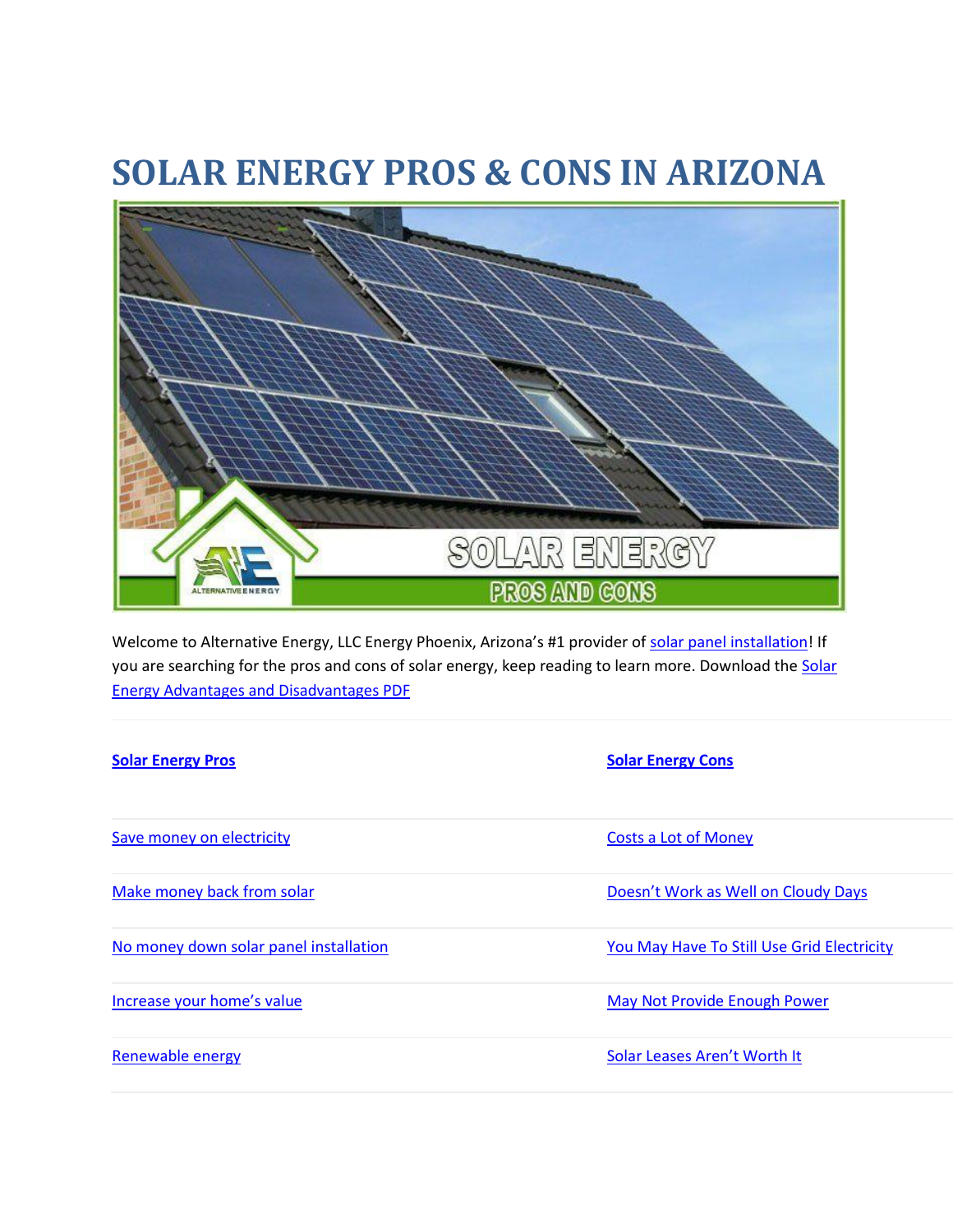#### **Solar Energy Pros**

#### Save Money on Electricity

Solar power allows you to stop using utility electricity and generate your own solar electricity. You can lower your electric bill by up to 100% and eliminate it altogether. Most utility companies still charge a small fee to have solar but your savings far outweigh that fee. On average, solar systems last about 30 years so you can expect to save money on electricity for many years to come. If you live in Arizona you can use our solar panel cost calculator to figure out your solar system size, how many solar panels you need, total system cost, and your estimated monthly payment.

#### Make Money Back From Solar

With enough sunlight and the right solar panels, some homeowners actually produce more power than they use. This means they have an excess they can sell. Power companies have introduced a feed-intariff scheme and net metering. This tracks energy production from the solar system, and how much power is used from the community grid. If the net power remaining is higher than the usage homeowners can either sell the electricity or have the option to actually just receive credits on their power bills.

# According to [EnergySage](https://news.energysage.com/advantages-and-disadvantages-of-solar-energy/), "*Due to a number of awesome solar incentives in the U.S., solar panels can actually turn you a profit in addition to generating bill savings that pay off the cost of the system.*"

This means many homeowners are able to completely free themselves from their overall electricity consumption from the grid. In some cases, depending on the days of sunlight and type of panels, some homeowners can expect to have regular excess sunlight to sell. This is especially true in the sunny states, light Arizona, Florida, and California.

Most homeowners these days have the option of entering a power purchase agreement or choosing to lease the solar power equipment. This in some cases completely eliminates paying for the solar power panels upfront. At the very least it dramatically reduces the installation and set up costs involved with upgrading your home with solar power. That means that homeowners can start saving on power from day one, and not have to wait for the savings to pay off the equipment. However, choosing to lease solar means you will miss out on Federal solar incentives and rebates. It's best to purchase or finance solar if you can afford it.

## \$0 Down Solar Panel Installation

Companies like [Alternative Energy](https://powersolarphoenix.com/) of Arizona and others throughout the state offer whats called "\$0 [Down Solar Panel Installation](https://powersolarphoenix.com/arizona/phoenix/solar-panel-installation/)" where you can finance solar without spending any money out of pocket.

#### Increase Your Home's Value

According to [Zillow](https://www.zillow.com/research/solar-panels-house-sell-more-23798/), in an article published April 16, 2019, "*During the past year, homes with solarenergy systems sold for 4.1% more on average than comparable homes without solar power*". Adding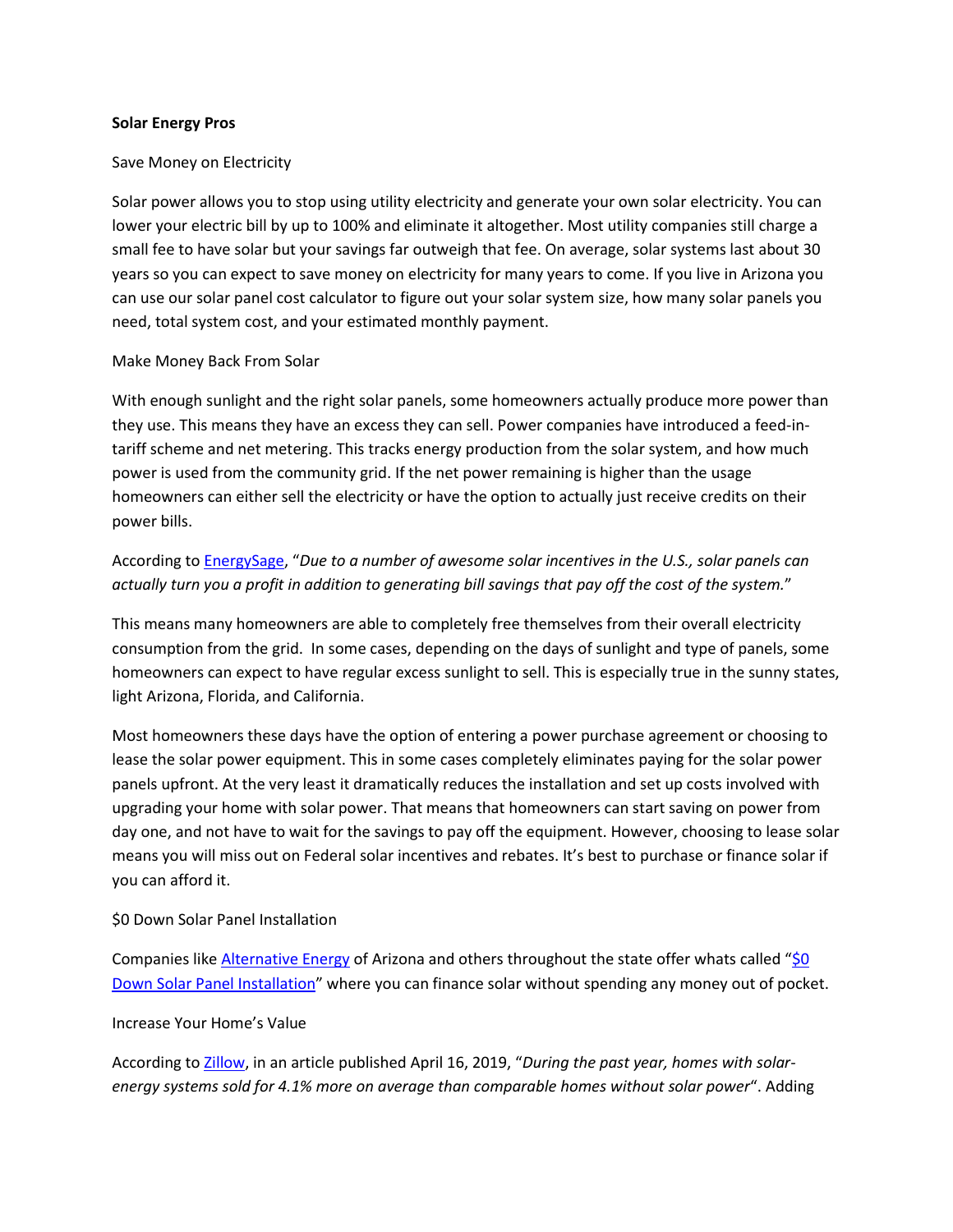solar panels to your home is considered a solar premium that potential homebuyers are willing to pay more and more for. Do solar panels increase home value in Arizona? According to AZCentral, yes solar can [increase your home value](https://www.azcentral.com/story/money/real-estate/2015/07/17/solar-raise-home-values-system/30296123/) but only if you purchase the system, not lease it.

## Solar Power is Renewable

One [advantage of solar energy](https://powersolarphoenix.com/advantage-solar-energy/) is that it is a energy source that is renewable. This simply means that we will not run out of sunlight. In contrast to other energy sources like coal, and fossil fuels.

Solar will be renewable each morning when the sun rises, for as long as the sun keeps rising or the Earth keeps on circling it. Estimates for the suns projected longevity run about another 6.5 billion years, according to NASA. This leaves plenty of time for us to make the most of the sun, and it's energy.

# Solar Energy is Abundant

An incredible amount of energy is already producing both commercial and residential solar power collectors. But this is only a tiny fraction of what really could be done with solar energy. Earth's surface on average receives [120,000 terawatts of sunlight](https://energyinformative.org/solar-energy-pros-and-cons/) or solar radiation. With more extensive solar energy collection through solar panels, this is more than 20 times the energy required to power the entire planet.

# Solar Energy is Sustainable

Simply stated, a sustainable energy source is one that does not run out. It is also a system where the draw is exceeded by the output. Solar once installed does nothing but output power, and simply absorb the sunlight already falling on your home. This means that solar power can help meet our needs today, while not leaving a world with exhausting energy sources.

# Solar Energy is Environmentally Friendly

Collecting solar energy with solar panels does not create pollution. The production of solar panels does cause some emissions, and the transport of the panels to our homes does burn some fuel. This pales in comparison to convention power sources like coal. Maintaining power lines along with the pollution of the power plants themselves, far outweigh the carbon footprint of solar panel construction. Solar power already has dramatically reduced our dependence on non-renewable energy sources. With greater utilization solar could easily replace them entirely. This is a critical step in our energy independence and helping to fight the climate crisis.

# Solar Power is Universally Available

There are many places in the world that are remote and difficult to access. Rural parts of the countryside are on the grid, but during inclement weather are plagued with power outages with downed power lines. Some countries such as Germany have advanced and efficient power systems, but that power can only be carried so far to share with neighboring countries. It is also only shared at will and at a cost, meaning that price negotiations can make it unrealistic to buy power from other countries. Solar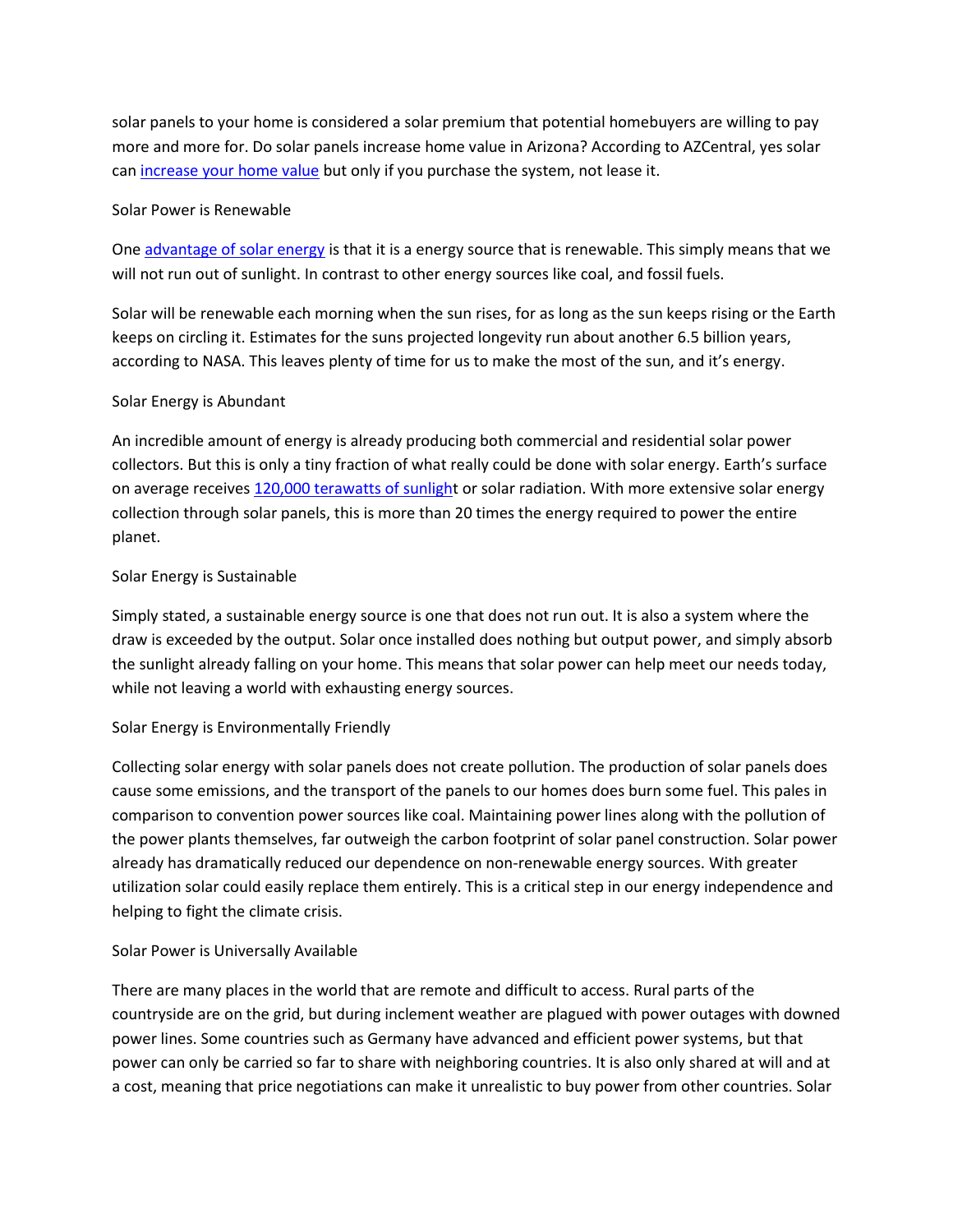power, however, is available anywhere the sun shines. This makes the production of power something everyone can do. It's power independence, which means power by the people, and for the people. Not by the conglomerates, for a buck.

## Solar Energy is Versatile

Solar panels can be used in a variety of applications. We see them powering crosswalk lights. They help with producing clean water in suffering countries like Africa. Solar energy is indispensable in areas where there is no public or commercial power grid available. Solar power is even depended upon for the satellites we have in space, and the ones we send deeper into our solar system.

Solar power is definitely the way to give the power back to the people, which is why it is called "The People's Power". Not only is this a reference to power independence, but it is about how easily accessible it is for homeowners to take advantage of. This is true for both types of solar collection hardware. Consumers can talk to their local solar power experts and choose from solar thermal and photovoltaic systems.

New material sciences are underway and exciting new avenues and applications for solar power collection integration are becoming a reality. Building materials themselves can be equipped with photovoltaics and start the homes off right with solar power collection. Being in the building materials themselves doesn't just mean that your solar power collection is already installed. it means that more surface area of your home is dedicated to reducing your need to buy power, or even it increases your excess power you have available to sell.

The solar panel manufacturer Sharp has even developed and introduced clear solar systems. These solar systems are integrated as the windows in your home and further increase the solar power collecting surface.

# Community Solar Power

About 1/5th of homes in the United States are unable to install solar panels due to a variety of issues. Some of these problems arise from ownership issues, space, and excessive shade. Much like the cooperative spirit of shared community gardens, these homeowners have the option to build a shared solar collection with their neighbors. These are called "community solar gardens". This means the panels can do their job a short distance away. With this option, homeowners can still get the benefit from solar energy when their home's aren't eligible for on-site installation.

# Solar Energy is Silent

Home energy production without solar is usually produced by wind turbines or noisy diesel generators. There are no noises involved with solar power generation. Photovoltaics collectors have no sound associated with their functioning, as they have no moving parts. So you can take that afternoon nap right under the roof while your solar panels help free yours from your energy bills.

Federal Solar Panel Rebates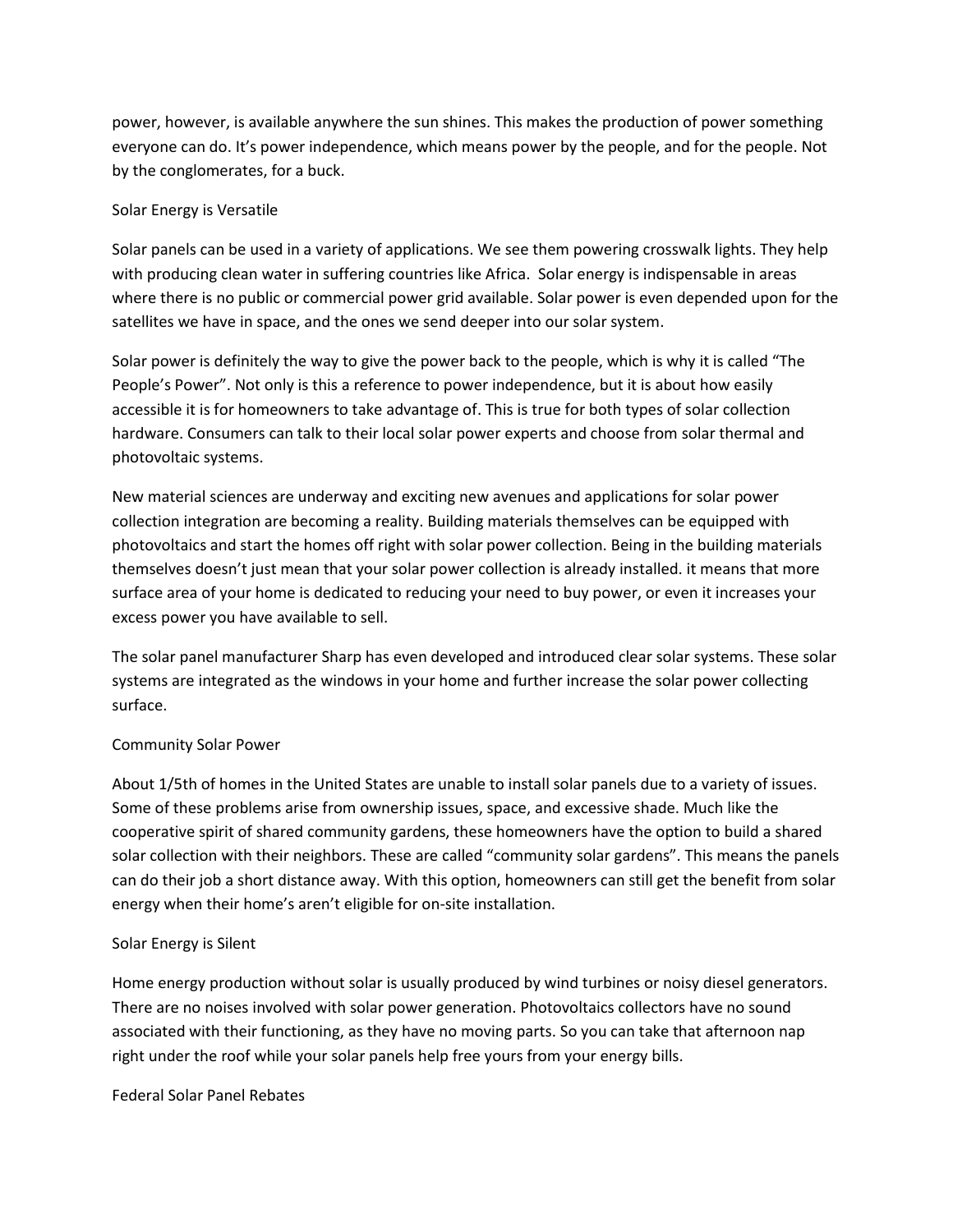Starting in 2008 the U.S. government began offing a 30% tax credit, with no maximum limit for the installation of solar panels. There are other rebates and grants available depending on location, state, and county. Local solar energy experts have all the details for your particular location.

With all of the possible rebates, the potential cost of a photovoltaic system can be cut by 50% or more. These rebates are available for the majority of homeowners, and even on a higher utility scale endeavor.

# Solar Energy Systems are Low Maintenance

Solar energy is as simple to take care of as it is quiet. Simply cleaning the surface of the panels a couple of times a year is usually enough to keep the system working. This means there is little work associated with having the solar power option in your home.

# Solar Power Technology is Advancing

Interest in the solar energy alternative is gaining momentum. Companies are constantly advancing the effectiveness of the panels energy collection. In addition to materials, science is allowing increased solar collection integration with a wider variety of applications. Every surface that is exposed to sunlight might someday be equipped to collect this green energy, not just panels attached to the roof.

In recent years both the private sector and education institutions like MIT have been researching and investing in solar power sciences. With the current solar panel typically able to capture about 16% of the solar energy it receives newer panels will be more effective. A Siemens based subsidiary called Semprius Inc. has reported new prototypes capable of capturing significantly higher rates of solar radiation.

## **Solar Energy Cons**

## Costs a Lot of Money

On average, [solar panels cost](https://powersolarphoenix.com/solar-panels-cost-arizona/) about \$24,500 for a 7 kilowatt solar system in Arizona. So as you can see it does cost a good amount of money to get solar installed on your home. But you can save about \$8,500 on a system of that size with the Federal ITC of 30% and the \$1,000 Arizona tax credit.

## Doesn't Work as Well on Cloudy Days

One disadvantage of solar energy is that solar electricity is totally reliant on weather conditions. If it is rainy or cloudy outside, the system doesn't produce as much power. However, [Arizona](https://www.bestplaces.net/climate/city/arizona/phoenix) receives over 299 sunny days per year, making anywhere in Phoenix, Arizona perfect for going solar.

# You May Have To Still Use Grid Electricity

If you don't have solar battery storage, you might still have to use grid electricity during the night time. However, night time is the least expensive time of the day to use electricity as utility companies charge more during daytime peak hours. However, this is no DIY project, make sure you choose a professional [solar installer.](https://powersolarphoenix.com/home-solar-panel-installation-diy-hire-pros/)

## May Not Provide Enough Power